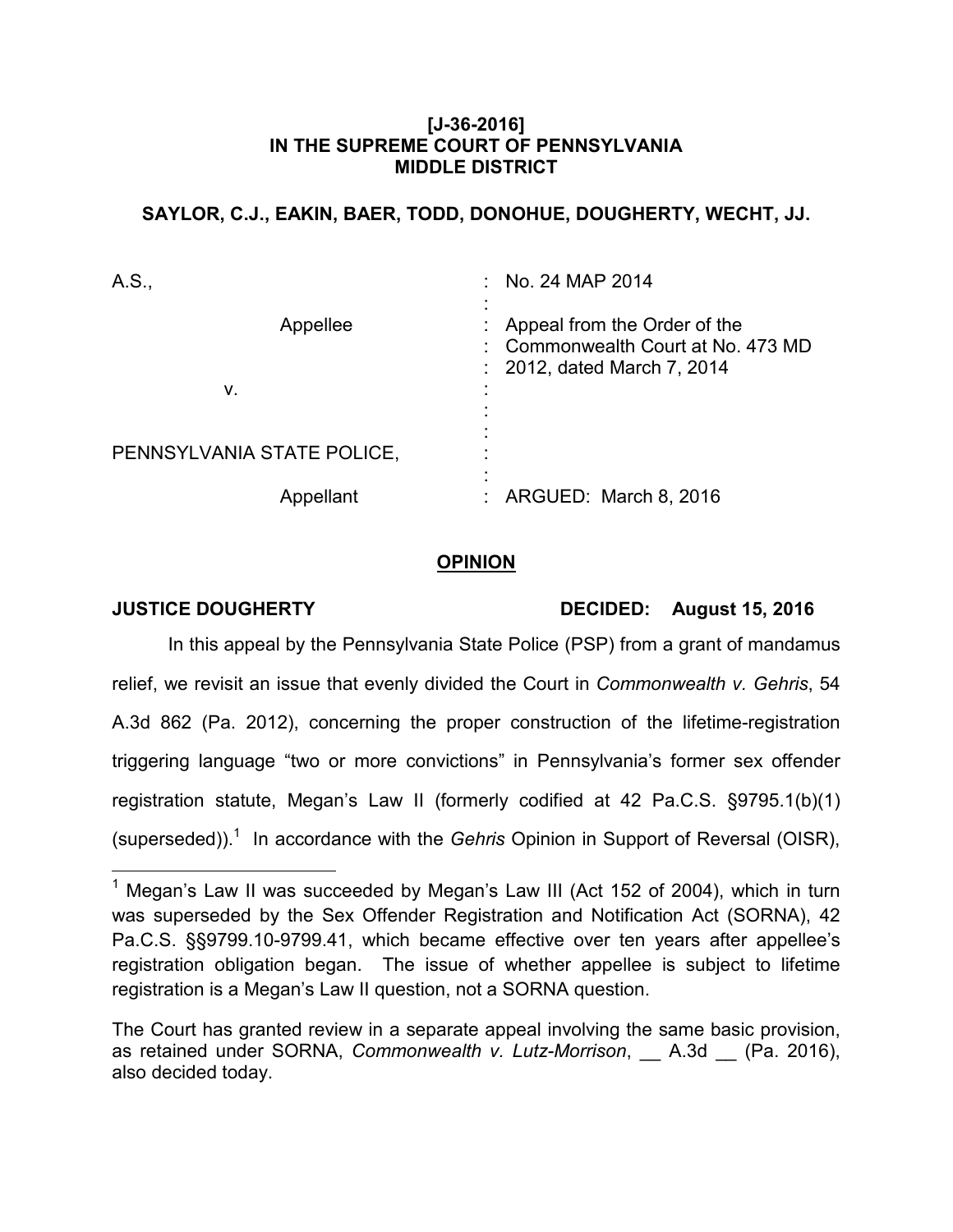as supplemented by our analysis below, we hold the provision, considered in the context of the statutory language as a whole, is amenable to two reasonable constructions; and we further hold the statute, which sets forth a graduated scheme of registration, encompasses a recidivist philosophy.<sup>2</sup> We therefore conclude the statute requires an act, a conviction, and a subsequent act to trigger lifetime registration for multiple offenses otherwise triggering a ten-year period of registration. Accordingly, we affirm.

Section 9795.1 provided, in relevant part, as follows:

 (a) Ten-year registration.-- **Except as set forth in subsection (a.1) or (b)**, the following individuals shall be required to register with the Pennsylvania State Police for a period of ten years:

(1) Individuals convicted of any of the following offenses:

[18 Pa.C.S. § 2901](https://a.next.westlaw.com/Link/Document/FullText?findType=L&pubNum=1000262&cite=PA18S2901&originatingDoc=N7F6690803C9411E184D9DD58BE94A4E9&refType=LQ&originationContext=document&transitionType=DocumentItem&contextData=%28sc.RelatedInfo%29) (relating to kidnapping) where the victim is a minor.

[18 Pa.C.S. § 2910](https://a.next.westlaw.com/Link/Document/FullText?findType=L&pubNum=1000262&cite=PA18S2910&originatingDoc=N7F6690803C9411E184D9DD58BE94A4E9&refType=LQ&originationContext=document&transitionType=DocumentItem&contextData=%28sc.RelatedInfo%29) (relating to luring a child into a motor vehicle or structure).

[18 Pa.C.S. § 3124.2](https://a.next.westlaw.com/Link/Document/FullText?findType=L&pubNum=1000262&cite=PA18S3124.2&originatingDoc=N7F6690803C9411E184D9DD58BE94A4E9&refType=LQ&originationContext=document&transitionType=DocumentItem&contextData=%28sc.RelatedInfo%29) (relating to institutional sexual assault).

[18 Pa.C.S. § 3126](https://a.next.westlaw.com/Link/Document/FullText?findType=L&pubNum=1000262&cite=PA18S3126&originatingDoc=N7F6690803C9411E184D9DD58BE94A4E9&refType=LQ&originationContext=document&transitionType=DocumentItem&contextData=%28sc.RelatedInfo%29) (relating to indecent assault) where the offense is graded as a misdemeanor of the first degree or higher.

[18 Pa.C.S. § 4302](https://a.next.westlaw.com/Link/Document/FullText?findType=L&pubNum=1000262&cite=PA18S4302&originatingDoc=N7F6690803C9411E184D9DD58BE94A4E9&refType=LQ&originationContext=document&transitionType=DocumentItem&contextData=%28sc.RelatedInfo%29) (relating to incest) where the victim is 12 years of age or older but under 18 years of age.

[18 Pa.C.S. § 5902\(b\) or \(b.1\)](https://a.next.westlaw.com/Link/Document/FullText?findType=L&pubNum=1000262&cite=PA18S5902&originatingDoc=N7F6690803C9411E184D9DD58BE94A4E9&refType=SP&originationContext=document&transitionType=DocumentItem&contextData=%28sc.RelatedInfo%29#co_pp_a83b000018c76) (relating to prostitution and related offenses) where the actor promotes the prostitution of a minor.

 2 The *Gehris* OISR explained: "[t]he essence of the recidivist philosophy is to afford firsttime offenders (or offenders convicted of less serious offenses) some amount of time within which to modify their behavior away from criminality. Should they fail to take advantage of the opportunity, and transgress a second time or more, the 'next' sentence will be more severe." *Gehris*, 54 A.3d at 875 (OISR by Castille, C.J., joined by Saylor and Baer, JJ.).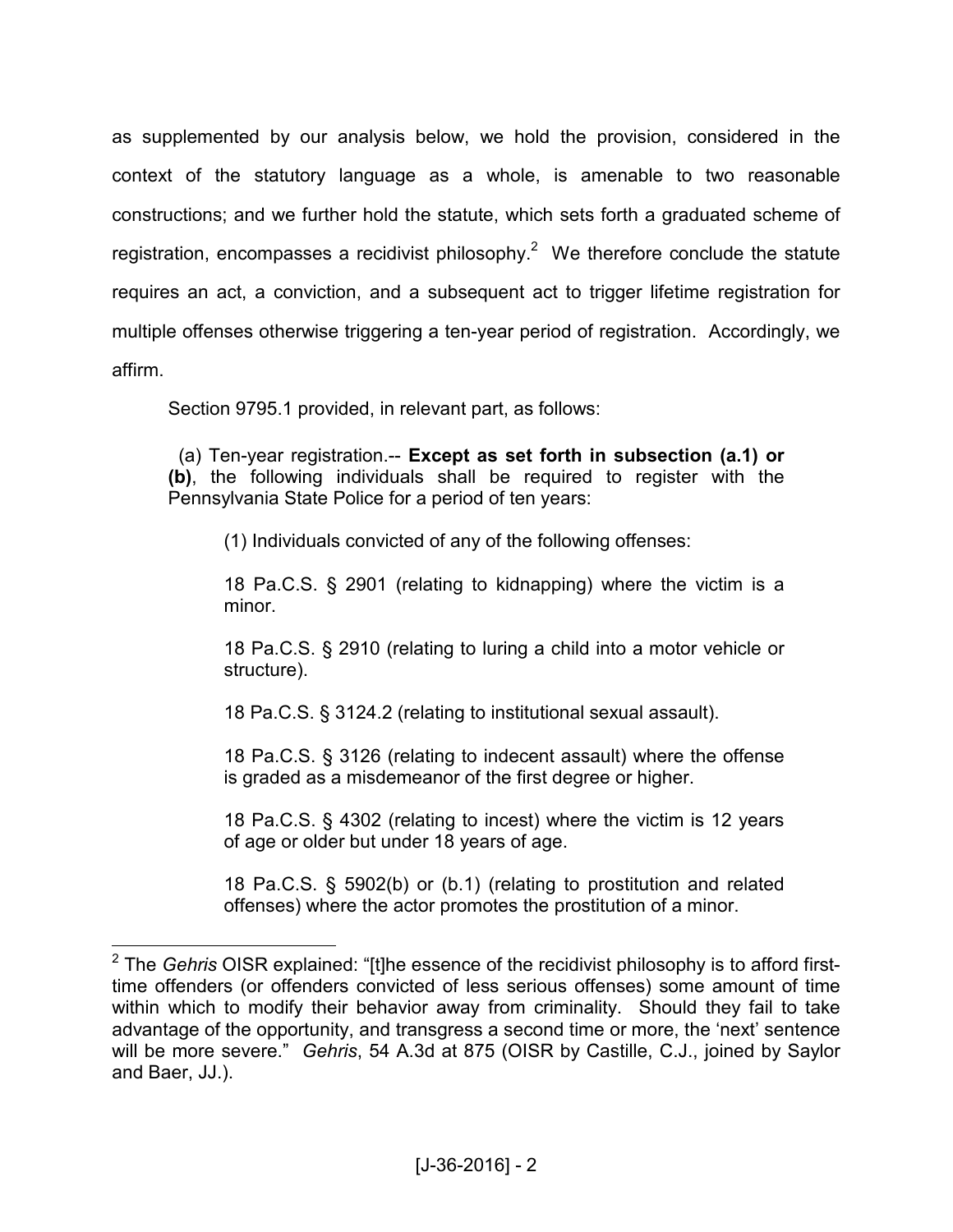[18 Pa.C.S. § 5903\(a\)\(3\), \(4\), \(5\) or \(6\)](https://a.next.westlaw.com/Link/Document/FullText?findType=L&pubNum=1000262&cite=PA18S5903&originatingDoc=N7F6690803C9411E184D9DD58BE94A4E9&refType=SP&originationContext=document&transitionType=DocumentItem&contextData=%28sc.RelatedInfo%29#co_pp_28cc0000ccca6) (relating to obscene and other sexual materials and performances) where the victim is a minor.

# **[18 Pa.C.S. § 6312](https://a.next.westlaw.com/Link/Document/FullText?findType=L&pubNum=1000262&cite=PA18S6312&originatingDoc=N7F6690803C9411E184D9DD58BE94A4E9&refType=LQ&originationContext=document&transitionType=DocumentItem&contextData=%28sc.RelatedInfo%29) (relating to sexual abuse of children).**

## **[18 Pa.C.S. § 6318](https://a.next.westlaw.com/Link/Document/FullText?findType=L&pubNum=1000262&cite=PA18S6318&originatingDoc=N7F6690803C9411E184D9DD58BE94A4E9&refType=LQ&originationContext=document&transitionType=DocumentItem&contextData=%28sc.RelatedInfo%29) (relating to unlawful contact with minor).**

[18 Pa.C.S. § 6320](https://a.next.westlaw.com/Link/Document/FullText?findType=L&pubNum=1000262&cite=PA18S6320&originatingDoc=N7F6690803C9411E184D9DD58BE94A4E9&refType=LQ&originationContext=document&transitionType=DocumentItem&contextData=%28sc.RelatedInfo%29) (relating to sexual exploitation of children).

(2) Individuals convicted of an attempt, conspiracy or solicitation to commit any of the offenses under paragraph (1) or subsection  $(b)(2)$ .

\* \* \* (b) Lifetime registration.--The following individuals shall be subject to lifetime registration:

### **(1) An individual with two or more convictions of any of the offenses set forth in subsection (a).**

(2) Individuals convicted:

(i) in this Commonwealth of the following offenses:

[18 Pa.C.S. § 3121](https://a.next.westlaw.com/Link/Document/FullText?findType=L&pubNum=1000262&cite=PA18S3121&originatingDoc=N7F6690803C9411E184D9DD58BE94A4E9&refType=LQ&originationContext=document&transitionType=DocumentItem&contextData=%28sc.RelatedInfo%29) (relating to rape).

[18 Pa.C.S. § 3123](https://a.next.westlaw.com/Link/Document/FullText?findType=L&pubNum=1000262&cite=PA18S3123&originatingDoc=N7F6690803C9411E184D9DD58BE94A4E9&refType=LQ&originationContext=document&transitionType=DocumentItem&contextData=%28sc.RelatedInfo%29) (relating to involuntary deviate sexual intercourse).

[18 Pa.C.S. § 3124.1](https://a.next.westlaw.com/Link/Document/FullText?findType=L&pubNum=1000262&cite=PA18S3124.1&originatingDoc=N7F6690803C9411E184D9DD58BE94A4E9&refType=LQ&originationContext=document&transitionType=DocumentItem&contextData=%28sc.RelatedInfo%29) (relating to sexual assault).

[18 Pa.C.S. § 3125](https://a.next.westlaw.com/Link/Document/FullText?findType=L&pubNum=1000262&cite=PA18S3125&originatingDoc=N7F6690803C9411E184D9DD58BE94A4E9&refType=LQ&originationContext=document&transitionType=DocumentItem&contextData=%28sc.RelatedInfo%29) (relating to aggravated indecent assault).

[18 Pa.C.S. § 4302](https://a.next.westlaw.com/Link/Document/FullText?findType=L&pubNum=1000262&cite=PA18S4302&originatingDoc=N7F6690803C9411E184D9DD58BE94A4E9&refType=LQ&originationContext=document&transitionType=DocumentItem&contextData=%28sc.RelatedInfo%29) (relating to incest) when the victim is under 12 years of age.

\* \* \*

(3) Sexually violent predators.

42 Pa.C.S. §9795.1(a)-(b) (emphases added). Under both Megan's Law II and SORNA, PSP is tasked with maintaining Pennsylvania's sex offender registry. 42 Pa.C.S. §9799.1(1) (Megan's Law II) (superseded); 42 Pa.C.S. §9799.16 (SORNA).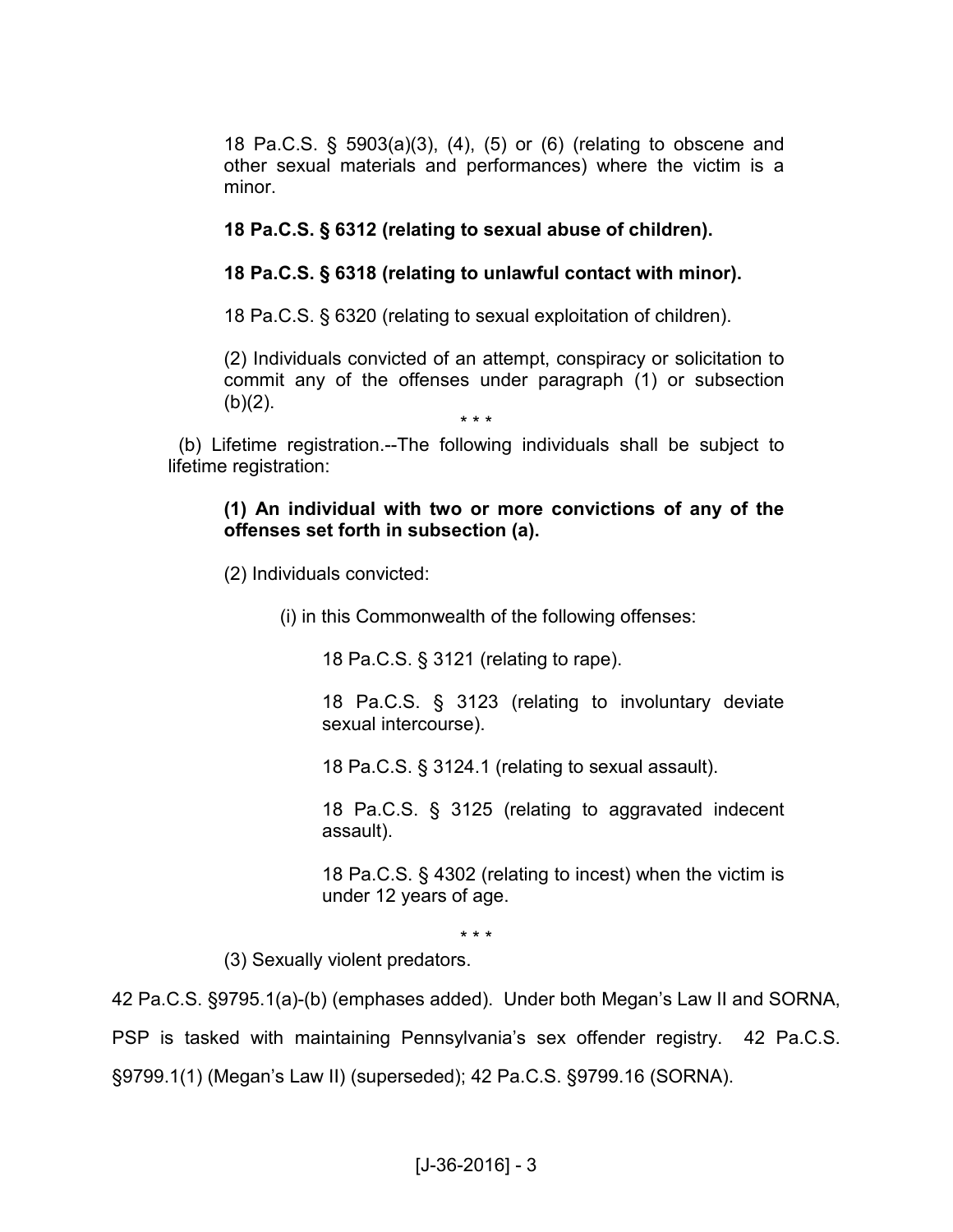This dispute arose after appellee had completed his sentence for the underlying crimes. Proceeding under a belief he was subject to a ten-year SORNA registration period (a belief shared at sentencing by the court and the prosecutor), appellee filed a Petition for Review in the Nature of a Complaint in Mandamus in the Commonwealth Court's original jurisdiction on July 19, 2012, shortly before expiration of that period. The petition sought to compel PSP to correct appellee's sexual offender registration status from lifetime registrant to ten-year registrant and to remove him from the registry when the ten-year period expired. In the course of litigation, the parties attached exhibits including the transcripts from appellee's guilty plea and sentencing proceedings; ultimately, the parties stipulated discovery was unnecessary and crossmotions for summary judgment were filed.

The facts respecting sex offender registration are thus undisputed. Appellee was twenty-one years old when he met the sixteen-year-old female victim on-line late in 1999. Appellee developed a relationship with the victim which ultimately resulted in a series of sexual encounters. The age of consent in Pennsylvania is sixteen, *see* 18 Pa.C.S. §3122.1; thus, the consensual sexual relationship itself was not criminal. However, during the course of the relationship, appellee persuaded the victim to take and transmit sexually explicit photographs of herself and he also photographed the two engaging in sexual acts. It is a crime to photograph or cause to be photographed a minor engaging in consensual sex and causing a minor to take sexual photographs of herself. 18 Pa.C.S. §6312(d).

After the victim's father found sexually explicit photographs on the victim's computer and reported them to police, appellee admitted to the sexual relationship, as well as the explicit photographs taken by him and taken by the victim at his request.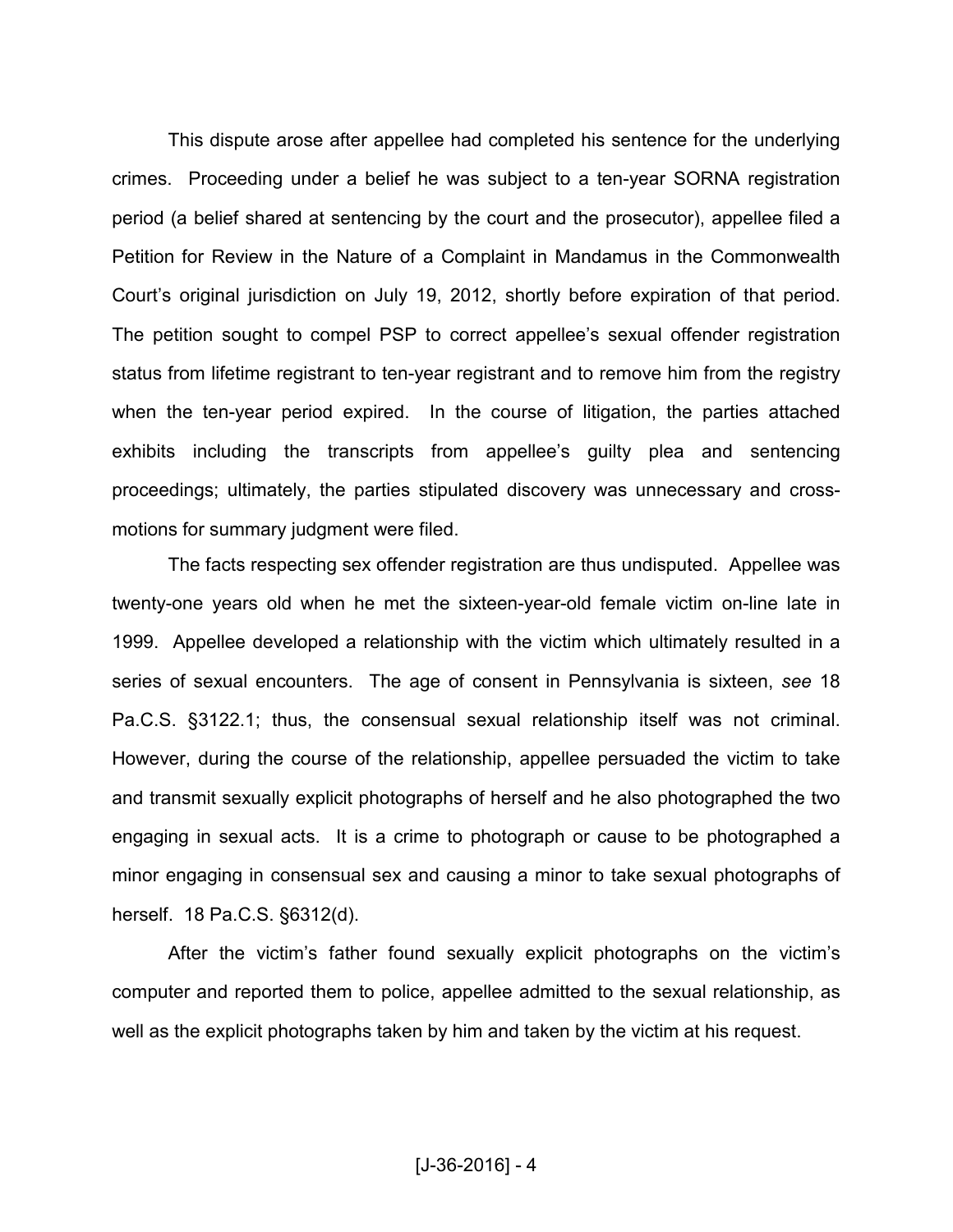In December 2000, a criminal complaint was filed in Montgomery County charging appellee, a first-time offender, with seven counts of sexual abuse of children (photographing, videotaping, depicting on computer, or filming sexual acts), twenty counts of sexual abuse of children (possession of child pornography, relating to other images of child pornography found on his computer), and single counts of unlawful contact with a minor, corruption of minors, and criminal solicitation.<sup>3</sup>

On October 5, 2001, appellee entered an open guilty plea to single counts of sexual abuse of children and unlawful contact with a minor — each of which was an enumerated offense for purposes of Megan's Law II reporting under Section 9795.1(a) — and corruption of minors, which was not. The remaining charges were withdrawn. Sentencing was deferred for a pre-sentence report and sexual offender assessment.

On February 28, 2002, appellee was sentenced to concurrent 5- to 23-month terms of imprisonment on the first two counts and a consecutive five-year probationary term for corruption of minors. As required by Megan's Law II, the court also informed appellee a collateral consequence of his convictions required him to register as a sex offender. *See* 42 Pa.C.S. §9795.3. The parties and the trial court believed appellee was subject to a ten-year registration period, not lifetime registration. *See* N.T. 2/28/02 at 29-30, 45. Thus, appellee's mother testified, "My son made a mistake, a terrible, terrible error in his life that's affected him. He's been punished. He will be punished. He has a ten-year reporting component to this punishment[,]" to which the trial court replied, "I know." *Id.* at 29-30. The trial prosecutor confirmed, "He's now facing a tenyear registration for Megan's Law. That's true. But why is he facing this ten-year registration? He is because what he did is a serious offense." *Id*. at 45. In addition,

 3 18 Pa.C.S. §§6312(b), 6312(d), 6318(a)(5), 6301(a)(1)(i), and 902(a), respectively.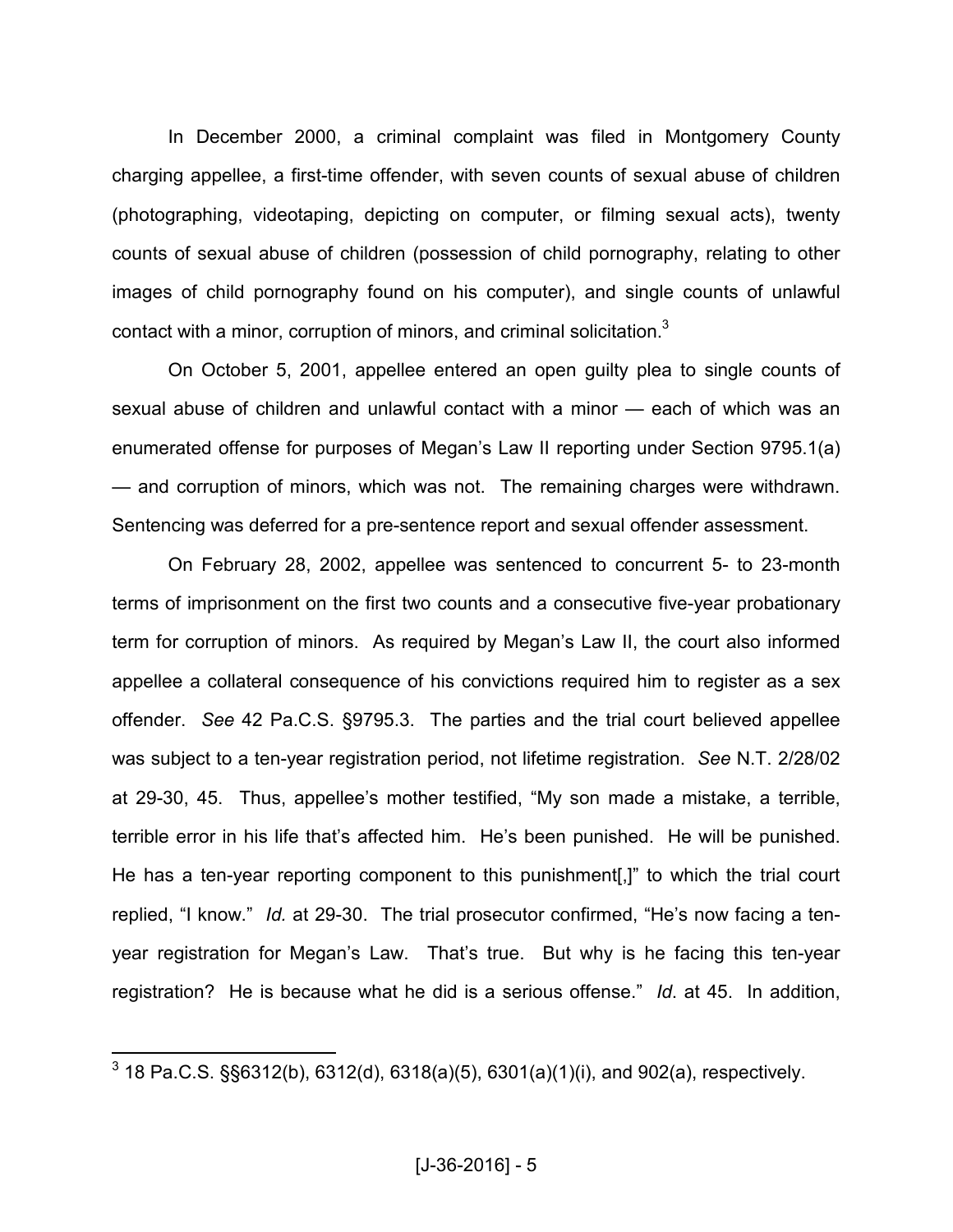appellee was found not to be a sexually violent predator (SVP), and thus he was not subject to lifetime registration under the provision applicable to SVPs. *Id*. at 59-60; *see* 42 Pa.C.S §9795.1(b)(3). The court further found appellee was unlikely to reoffend. N.T. 2/28/02 at 63, 68. Finally, the court advised appellee of the potential criminal consequences of the registration requirement: he would commit a felony of the third degree if he failed to fulfill his obligations under Megan's Law II. *Id*. at 60.

After appellee was released from prison, he duly registered as a sex offender with the PSP on August 2, 2002; he then successfully completed all aspects of his criminal sentence and complied with all aspects of his reporting obligation. *See* Appellee's Petition for Review at 3; Appellant's Preliminary Objections at 1. Appellee contacted PSP and requested removal of his name from the registry after August 2, 2012, but PSP refused, claiming his guilty plea to both sexual abuse of children and unlawful contact with a minor triggered lifetime registration under Section 9795.1(b)(1), because he was "an individual with two or more convictions" of offenses listed in subsection (a). *See* Appellee's Petition for Review at 4; Appellant's Preliminary Objections at 2; Appellant's Motion for Summary Judgment at 5-6.

PSP's refusal to remove appellee's name from the registry led to this mandamus action. A divided *en banc* Commonwealth Court, in a published opinion authored by then-President Judge Pellegrini, granted appellee's motion for summary judgment and denied PSP's cross-motion. The court accordingly directed PSP to change appellee's designation as a lifetime registrant to a ten-year registrant. *A.S. v. Pennsylvania State Police*, 87 A.3d 914, 923 (Pa. Cmwlth. 2014) (*en banc*).

The majority below characterized the question as involving whether appellee's guilty plea to two separate crimes involving photographs of the same minor constituted one or two convictions for purposes of Section 9795.1(b)(1). The court then examined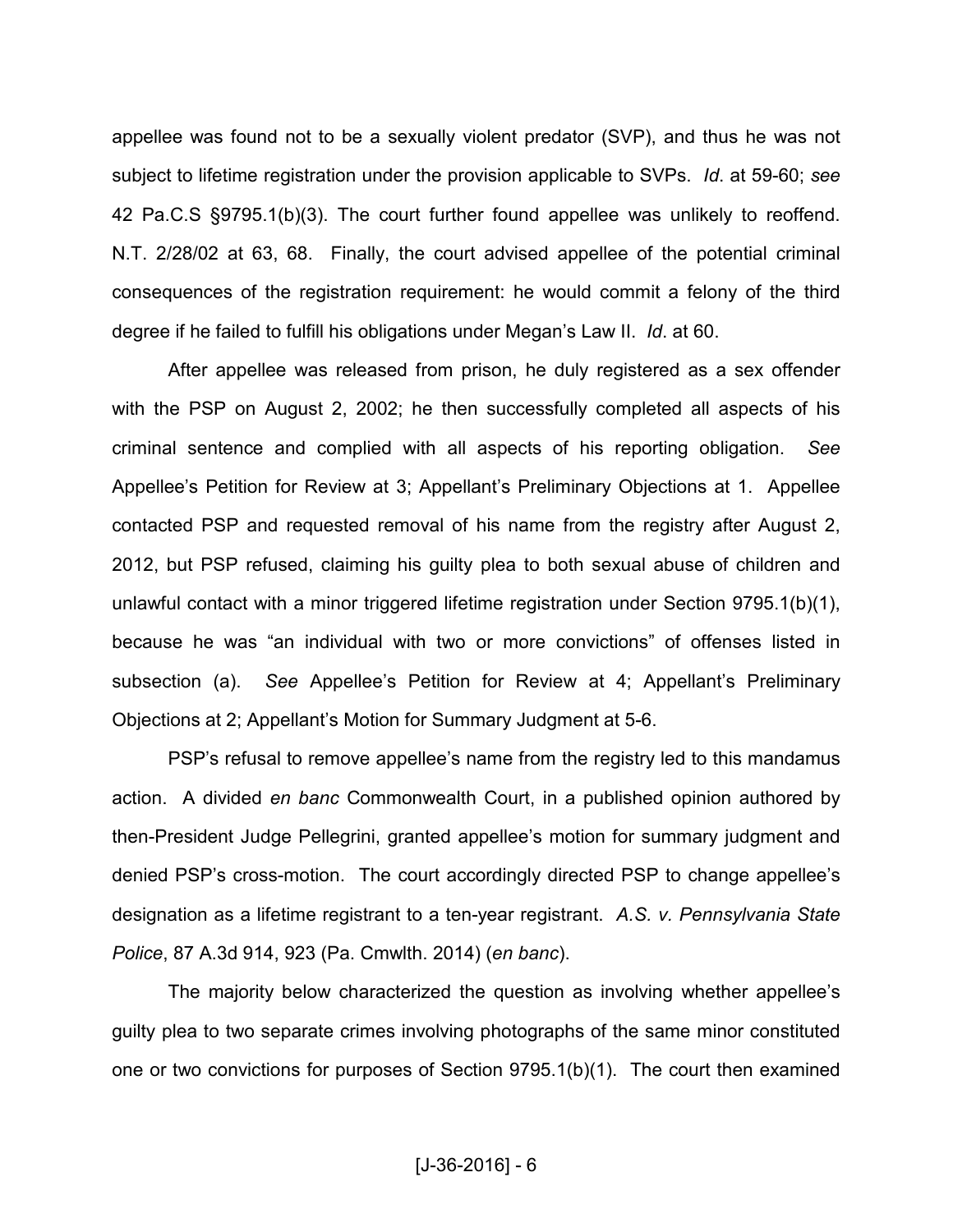*Gehris*, where the evenly-divided Court affirmed a determination of lifetime registration by operation of law, with the dispositive order accompanied by an Opinion in Support of Affirmance (OISA) by Justice Todd (joined by former Justices Eakin and McCaffery) and an OISR by former Chief Justice Castille (joined by Justices Saylor (now Chief Justice) and Baer).

After summarizing those opinions, which will be more fully described below, the court deemed the *Gehris* OISR to be more persuasive. In the court's view, failure to adopt the OISR approach would render the distinction between the ten-year registration in subsection (a) and the lifetime requirement in subsection (b) "meaningless," since every event involving a minor taking his or her own picture could support multiple charges and convictions. In addition, the court opined, the OISR interpretation fostered the purpose of the statute, "which allows a person to reform" in the ten-year registration period, and provided a bright-line for administration. *A.S.*, 87 A.3d at 922. The court then concluded appellee's conduct arose from a single criminal episode and one "logically related act," *id.* at 922 & n.11, *citing and discussing Commonwealth v. Hude*, 458 A.2d 177 (Pa. 1983), rendering it one conviction, leading to a ten-year registration period. *A.S.*, 87 A.3d at 923.

Judge Brobson authored a dissenting opinion, which Judge Leadbetter joined. The dissent noted the majority's interpretation was in tension with the Superior Court's decision in *Commonwealth v. Merolla*, 909 A.2d 337 (Pa. Super. 2006), and subsequent decisions applying *Merolla*, including the unreported panel decision in *Gehris*. 4 The

 4 The issue in *Merolla* was raised in the Commonwealth's appeal from the judgment of sentence, where the Commonwealth argued Merolla's plea of *nolo contendere* to two separate counts of indecent assault constituted two convictions, requiring lifetime registration. The panel looked to criminal sentencing decisions of this Court involving the recidivist philosophy and the "three strikes statute," *see* 42 Pa.C.S. §9714; stressed Section 9714(a)(2) had language referring to the person having "previously" been  $(continued...)$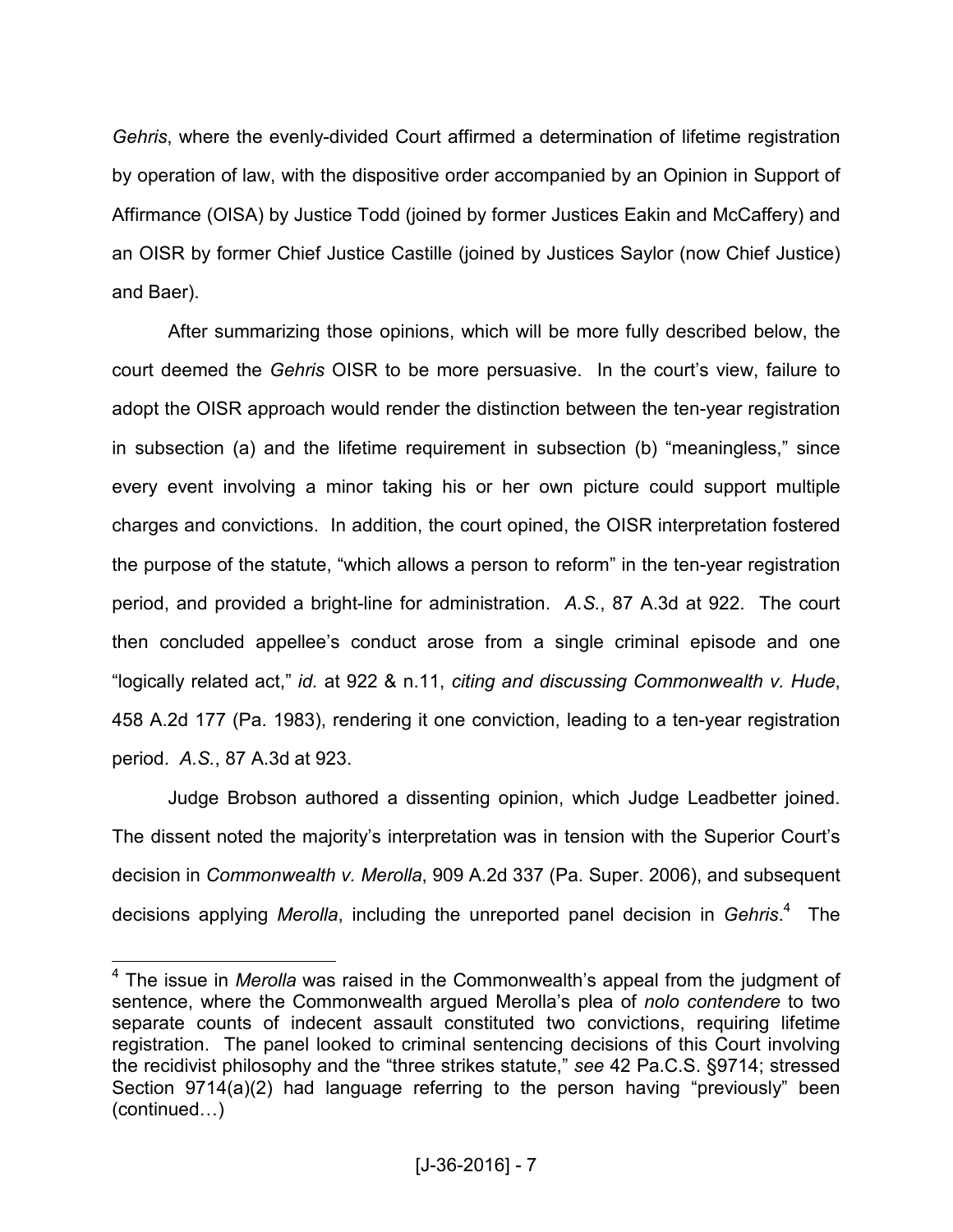dissent recognized "it may be a reach to pronounce the law on this issue settled finally," but noted the question was settled in the Superior Court and *Merolla*'s statutory analysis, which was approved by the *Gehris* OISA, was sufficiently compelling not to adopt a contrary reading, which would lead to confusion.<sup>5</sup> Id. at 929-30 (Brobson, J., dissenting).

On this direct appeal, the parties track and supplement the positions in the *Gehris* opinions concerning the proper construction of Section 9795.1(b)(1). PSP maintains any person with two or more qualifying convictions at the moment of sentencing, such as appellee, is subject to lifetime registration. PSP claims it properly interpreted and applied the statute and appellee had no right to mandamus relief.

PSP develops the provision is clear and unambiguous, appellee pleaded guilty to

two qualifying offenses, and the Commonwealth Court was obliged to look no further.

 $\overline{a}$ (...continued)

Notably, the panel did not discuss the counter-arguments, if any, forwarded by Merolla.

convicted, while Megan's Law II had no such language; and stressed Section 9714 was a penal provision, while the reporting requirements in Megan's Law II are directed at public safety. Based on its "literal" reading, the panel concluded lifetime registration was required, stressing such "heightened registration is not an additional punishment." *Merolla*, 909 A.2d at 345-47.

<sup>&</sup>lt;sup>5</sup> Notably, the dissent found appellee's second argument, which the majority did not address given its disposition, distinguished *Gehris*. Appellee argued the Legislature could not have intended the difference between ten-year and lifetime registration to depend on the number of existing convictions in a circumstance where the offender engaged in a single act resulting in multiple convictions. *A.S.,* 87 A.3d at 931. Specifically, appellee argued the elements of the two predicate offenses of sexual abuse of children and unlawful contact overlap in such a way that an individual could commit both offenses by a single act, such as here, where he contacted the victim to cause her to photograph herself engaging in a sexual act. *Id.* The dissent opined it would be unreasonable and absurd to hold an offender was subject to lifetime registration where the offender engaged in a single act, but concluded a genuine issue of material fact existed as to whether the two offenses here involved such a single act. Therefore, the dissent found the question could not be resolved on summary judgment and the case should be remanded. *Id*. at 931-34.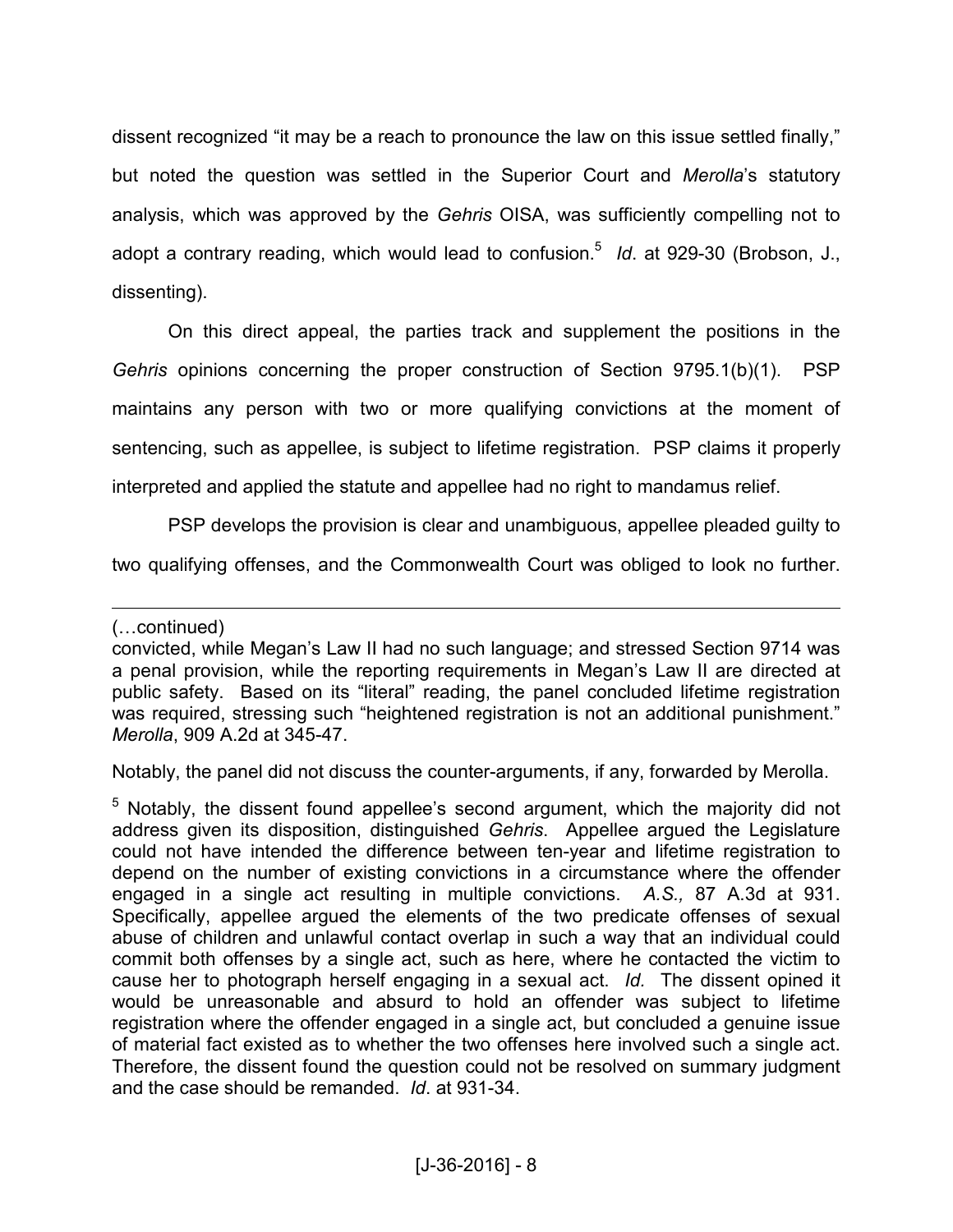PSP asserts the panel majority's finding that appellee's conduct was one logically related act, making his two convictions one, cannot be squared with the plain language of the statute or applicable canons of statutory construction. PSP notes the panel failed to account for the fact the phrase "two or more convictions" is clear and unambiguous, as recognized in both *Gehris* opinions. PSP stresses a single prosecution and court proceeding may result in multiple convictions, as happened here. PSP believes the panel inserted words into the statute which are not present in the text.

 Assuming an ambiguity exists, PSP posits, the General Assembly clearly intended "two or more convictions" to encompass multiple convictions from a single criminal episode. PSP relies on the fact the phrase "two or more convictions" remained unchanged in Megan's Law III and SORNA, which it believes signaled the General Assembly approved of the existing interpretation of Section 9795.1(b)(1) by the intermediate court in *Merolla*.

 PSP finally contends the panel incorrectly relied on the recidivist philosophy as that philosophy is a sentencing concept having no bearing on the intent behind a nonpenal public protection law. PSP posits the purpose of Megan's Law II was not to punish, but rather to protect the public, and so the recidivist philosophy is not a reliable guide to legislative intent. Appellant's Brief at 40, *citing*, *e.g.*, *Commonwealth v. Leidig*, 956 A.2d 399, 404-06 (Pa. 2008).

 Appellee responds that the Commonwealth Court, after considering the General Assembly's policy declaration and the graduated two-tier structure of the statute, correctly found Section 9795.1(b)(1) to be ambiguous when read in the context of the entirety of Megan's Law II. Appellee notes a single judgment of conviction follows from each criminal case regardless of the number of guilty counts. Appellee then contends Section 9795.1(b)(1) has a latent ambiguity, revealed when the plural term "convictions"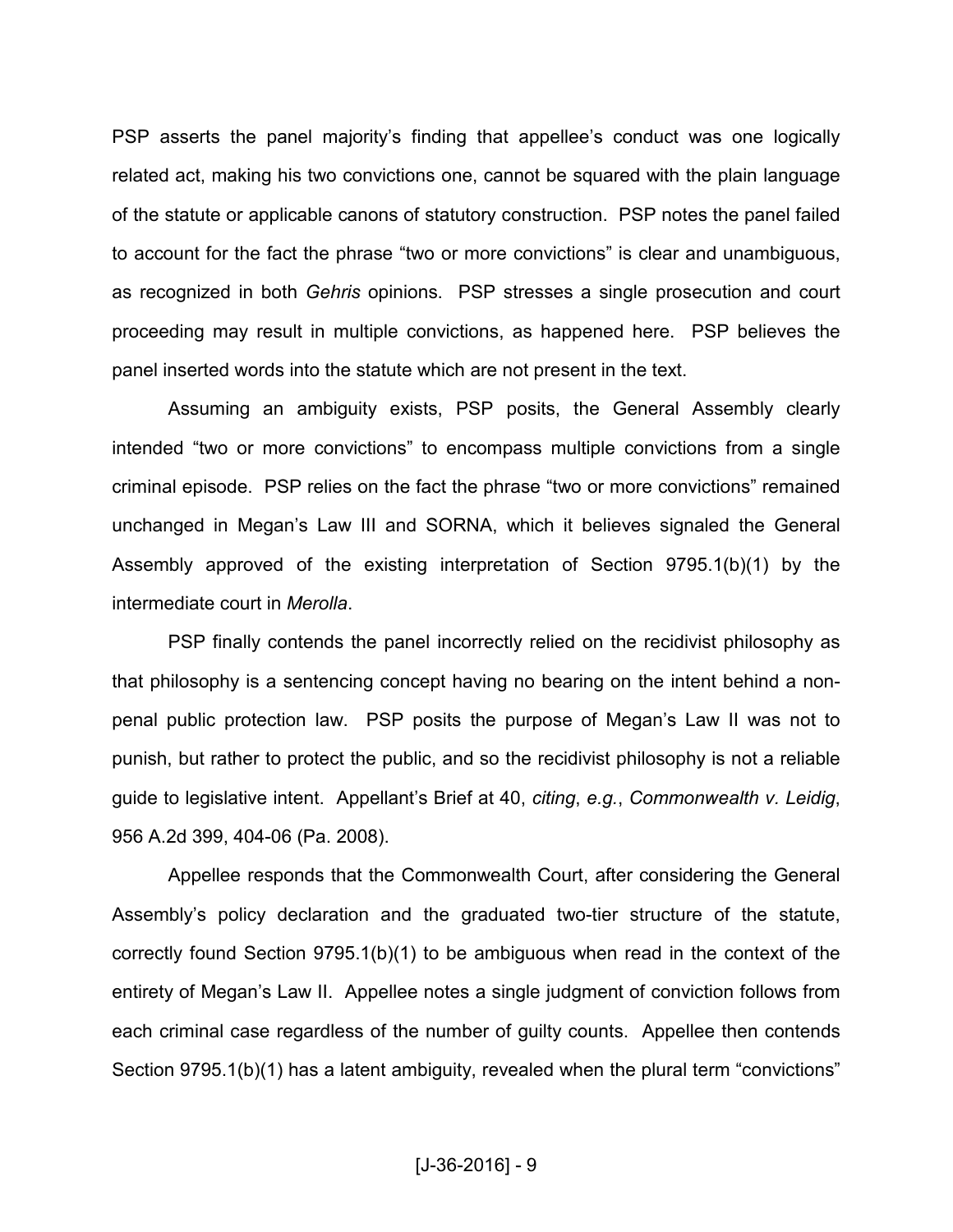is applied to offenses arising from the same criminal act, episode, or course of conduct. He reasons the ambiguity does not arise from confusing words, but from a disparity between what the statute states is the desired result and a flawed methodology which could prevent that result if a term is construed in a certain way. Appellee maintains it is evident Section 9795.1(b)(1) is ambiguous as reasonable minds could, and have, disagreed about the meaning of "two or more convictions" in the context of the overall statutory construct.

 Appellee further contends the panel majority correctly discerned a recidivist philosophy reflected in the statute. Appellee concedes the registration provision is facially remedial as its intent is to protect the public from sexual offenders. However, he notes the statute can also be interpreted as penal because an individual who fails to register is subject to criminal prosecution. Appellee notes, in a prosecution for failure to register, a penal context, he would have the benefit of the construction precept that penal statutes must be strictly construed, *i.e.*, the "rule of lenity." *See* 1 Pa.C.S. §1928(b)(1). Relatedly, appellee contends, where an ambiguity exists in the language of a penal statute, such language should be interpreted in the light most favorable to the defendant. *See Commonwealth v. Booth*, 766 A.2d 843, 846 (Pa. 2001).

 Continuing with this theory, appellee posits there is a need for uniformity in interpreting statutes having application in both penal and non-penal contexts. Appellee's Brief at 33-34, *citing Leocal v. Ashcroft*, 543 U.S. 1, 11 n.8 (2004) ("Even if § 16 [18 U.S.C. § 16, defining "crime of violence"] lacked clarity on this point, we would be constrained to interpret any ambiguity in the statute in petitioner's favor. Although here we deal with § 16 in the deportation context, § 16 is a criminal statute, and it has both criminal and noncriminal applications. Because we must interpret the statute consistently, whether we encounter its application in a criminal or noncriminal context,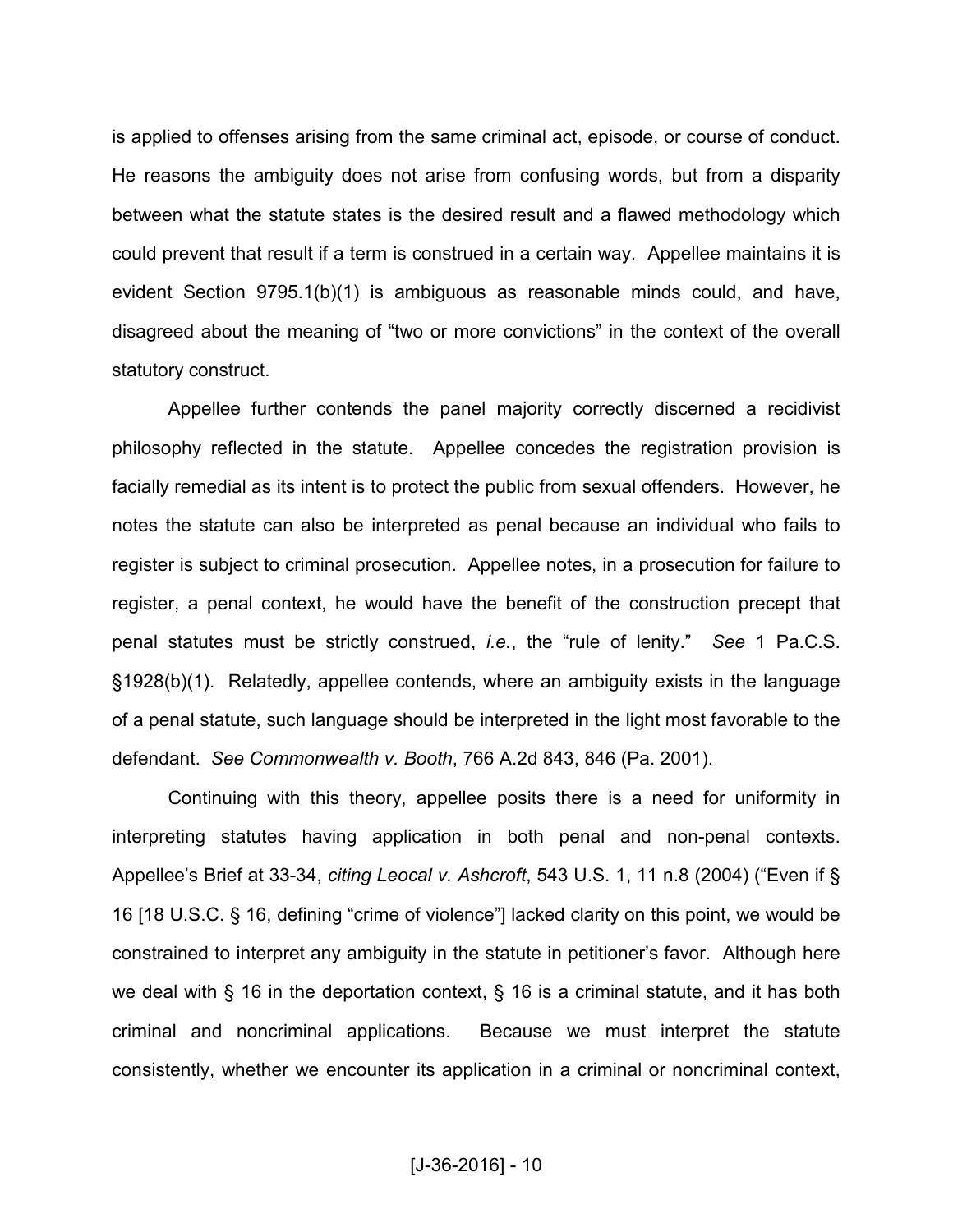the rule of lenity applies."). $6$  Appellee argues the canon of strict construction logically should apply whether he is a ten-year or lifetime registrant and regardless of whether the issue arises related to correctly ascertaining his duty to register under Section 9795.1(b)(1) or in a prosecution for failure to register.

 In appellee's view, the General Assembly's graduated, two-tier registration regime, in addition to creating ambiguity, is a compelling indication a recidivist philosophy infuses Section 9795.1(b)(1). Appellee posits the tiers were designed to segregate less serious, first-time offenders from more serious, violent, or repeat offenders and establish dramatically different periods of supervision. Appellee further notes many, if not all, of the ten-year registration offenses involve crimes where a single non-violent episode may easily generate multiple violations. Appellee concludes that, to prevent evisceration of the two-tier structure, the Court should affirm that Section 9795.1(b)(1) does not apply to offenders whose two first-time convictions arose from a single charging document and a single, non-violent course of criminal conduct.

 The issue involves statutory interpretation, which is a question of law, and our review is plenary and non-deferential. *See*, *e.g., Commonwealth v. Conklin*, 897 A.2d 1168, 1175 (Pa. 2006).<sup>7</sup> In such cases, the Statutory Construction Act directs courts to

 $(continued...)$ 

\_\_\_\_\_\_\_\_\_\_\_\_\_\_\_\_\_\_\_\_\_\_\_\_\_\_\_\_\_\_\_<br><sup>6</sup> PSP, which filed a reply brief, does not specifically respond to appellee's reliance upon\_ *Leocal*, but repeats that Megan's Law II was simply not a penal law subject to strict construction. In addition, PSP notes the rule of lenity was invoked by the dissent in *Commonwealth v. Wilgus*, 40 A.3d 1201, 1210 (Pa. 2012) (Castille, C.J., dissenting, joined by Baer, J.), a case involving prosecution for failing to register, but the *Wilgus* majority did not discuss the rule.

 $7$  The action below sounded in mandamus, which "lies only 'to compel official performance of a ministerial act or mandatory duty where there is a clear legal right in the plaintiff, a corresponding duty in the defendant, and a lack of any other adequate and appropriate remedy at law.'" *See Crozer Chester Med. Ctr. v. Dep't of Labor & Indus.*, 22 A.3d 189, 193 (Pa. 2011), *quoting Delaware River Port Auth. v. Thornburgh,* 493 A.2d 1351, 1355–56 (Pa. 1985).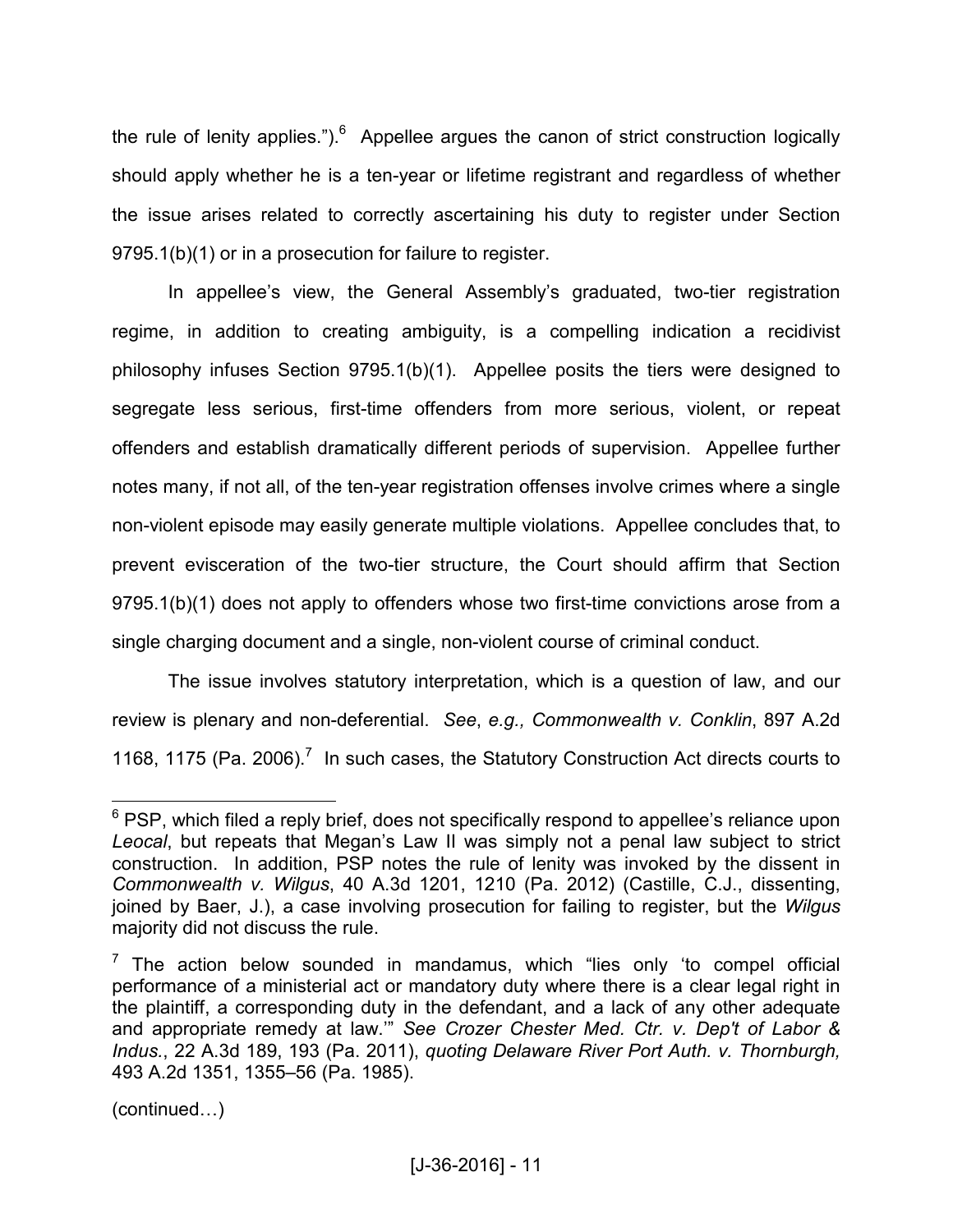ascertain and effectuate the intent of the General Assembly. *Id.*, *citing* 1 Pa.C.S. §1921(a). "The statute's plain language generally provides the best indication of legislative intent." *See, e.g.*, *McGrory v. Dep't of Transp*., 915 A.2d 1155, 1158 (Pa. 2007); *Commonwealth v. Gilmour Mfg. Co*., 822 A.2d 676, 679 (Pa. 2003). It is only when statutory text is determined to be ambiguous that we may go beyond the text and look to other considerations to discern legislative intent. "Where statutory or regulatory language is ambiguous, this Court may resolve the ambiguity by considering, *inter alia*, the following: the occasion and necessity for the statute or regulation; the circumstances under which it was enacted; the mischief to be remedied; the object to be attained; the former law, if any, including other statutes or regulations upon the same or similar subjects; the consequences of a particular interpretation; and administrative interpretations of such statute." *Freedom Med. Supply, Inc. v. State Farm Fire & Cas. Co*., 131 A.3d 977, 984 (Pa. 2016), *citing* 1 Pa.C.S. §1921(c).

 In this appeal, we have the advantage of not writing upon a blank slate: the *Gehris* OISA and OISR each offered a developed, reasoned expression concerning the meaning of Section 9795.1(b)(1)'s text "[a]n individual with two or more convictions of any of the offenses set forth in subsection (a)." The opinions agreed there was no facial ambiguity in that sentence. *See Gehris*, 54 A.3d at 862 (OISA) (stressing "clear and unambiguous language chosen by the legislature"); *id.* at 874-75 (OISR) ("In and of itself, subsection  $(b)(1)$  ... is not ambiguous or unclear.") In addition, the OISA acknowledged the OISR offered "a reasoned, plausible, policy-based rationale for

(...continued)

 $\overline{a}$ 

PSP does not dispute mandamus relief is appropriate if we were to sustain appellee's reading of the statute. The question thus focuses narrowly on the proper construction.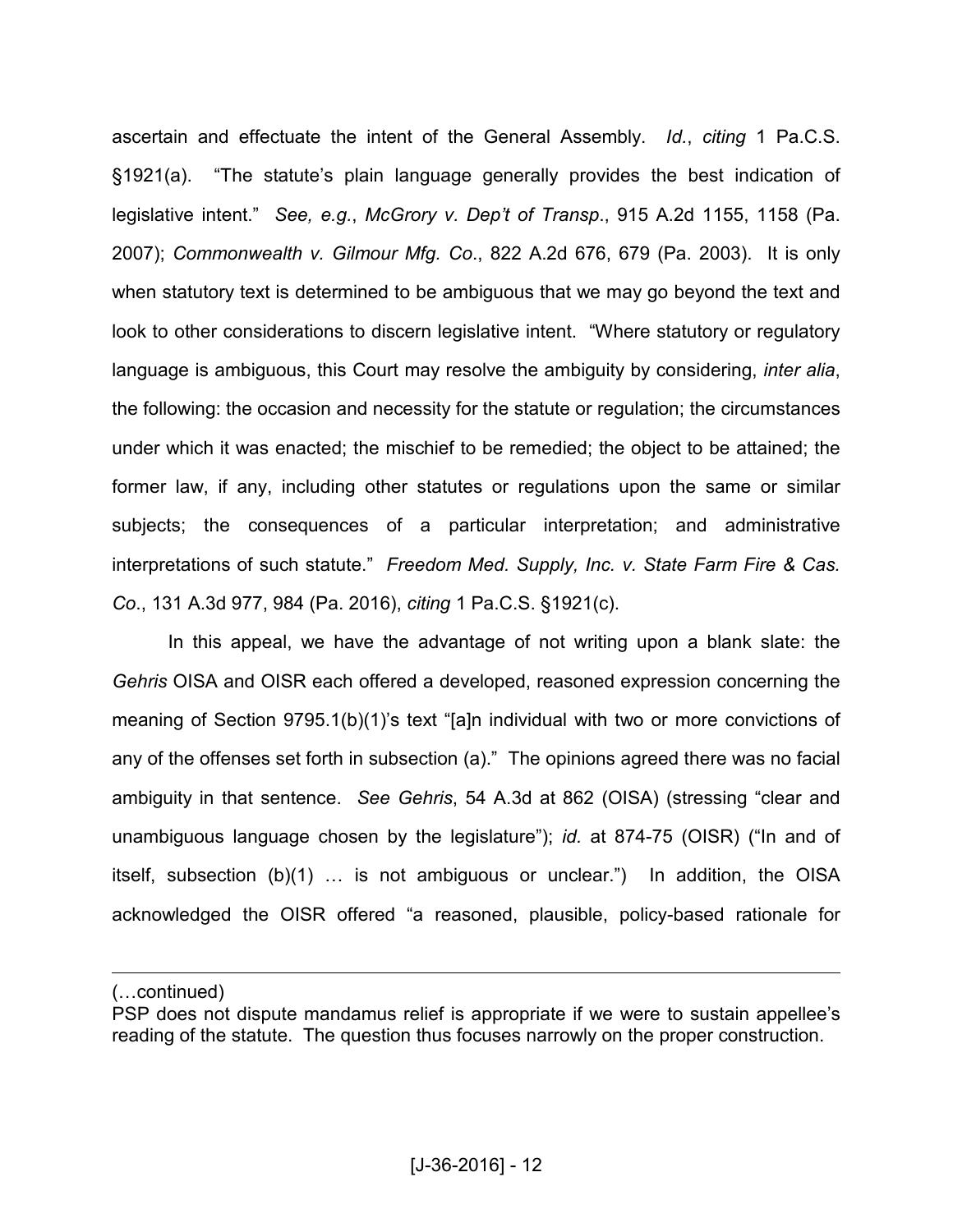interpreting [subsection] (b)(1) as reflecting a recidivist philosophy." *Id.* at 862 (OISA). The OISA concluded, however, the plain language of subsection (b)(1) — which, unlike other statutes where a recidivist philosophy had been discerned<sup>8</sup> — contained "no temporal separation" between commission of the enumerated offenses, constrained the Court from concluding a recidivist philosophy animated the provision. Id. at 866-68.<sup>9</sup>

For its part, the *Gehris* OISR reviewed prior cases, both from this Court and the United States Supreme Court, involving the recidivist philosophy.<sup>10</sup> Because we are ultimately persuaded by the core of the OISR's ensuing analysis (as supplemented by additional points developed below), we simply reproduce its essence here:

[W]e are satisfied that Section 9795.1, which sets forth a graduated scheme for Megan's Law registration, similar in nature to the graduated schemes discussed in this Court's prior case law, encompasses the recidivist philosophy in addition to its perhaps more obvious goals of public protection and deterrence. Of course, registration may not be punitive for purposes of the constitutional protections afforded to offenders, as this Court concluded in [*Commonwealth v.*] *Williams*[, 832 A.2d 962 (Pa. 2003)]*.* Nevertheless, registration obviously has serious and restrictive consequences for the offender, including prosecution if the requirement is violated. Registration can also affect the offender's ability

 $\overline{a}$ <sup>8</sup> *See Commonwealth v. McClintic*, 909 A.2d 1241 (Pa. 2006) (construing "three strikes" provision in Sentencing Code, *i.e*., 42 Pa.C.S. § 9714); *Commonwealth v. Shiffler*, 879 A.2d 185 (Pa. 2005) (same); *Commonwealth v. Dickerson*, 621 A.2d 990 (Pa. 1993) (same); *Commonwealth v. Jarowecki*, 985 A.2d 955 (Pa. 2009) (construing Crimes Code grading provision governing possession of child pornography, *i.e.*, 18 Pa.C.S. §6312).

<sup>&</sup>lt;sup>9</sup> The OISA also explained why it concluded the statute was not a penal provision subject to strict construction in favor of the defendant. *Gehris*, 54 A.3d at 865 (OISA).

<sup>10</sup> In addition to discussing the sentencing cases cited in the OISA (*Dickerson*, *Shiffler*, *McClintic* and *Jarowecki*), the OISR briefly noted Supreme Court opinions supporting that certain sentencing schemes "imply a recidivist philosophy." *Gehris*, 54 A.3d at 875, *citing Sykes v. United States*, 564 U.S. 1 (2011); *United States v. Rodriquez*, 553 U.S. 377 (2008).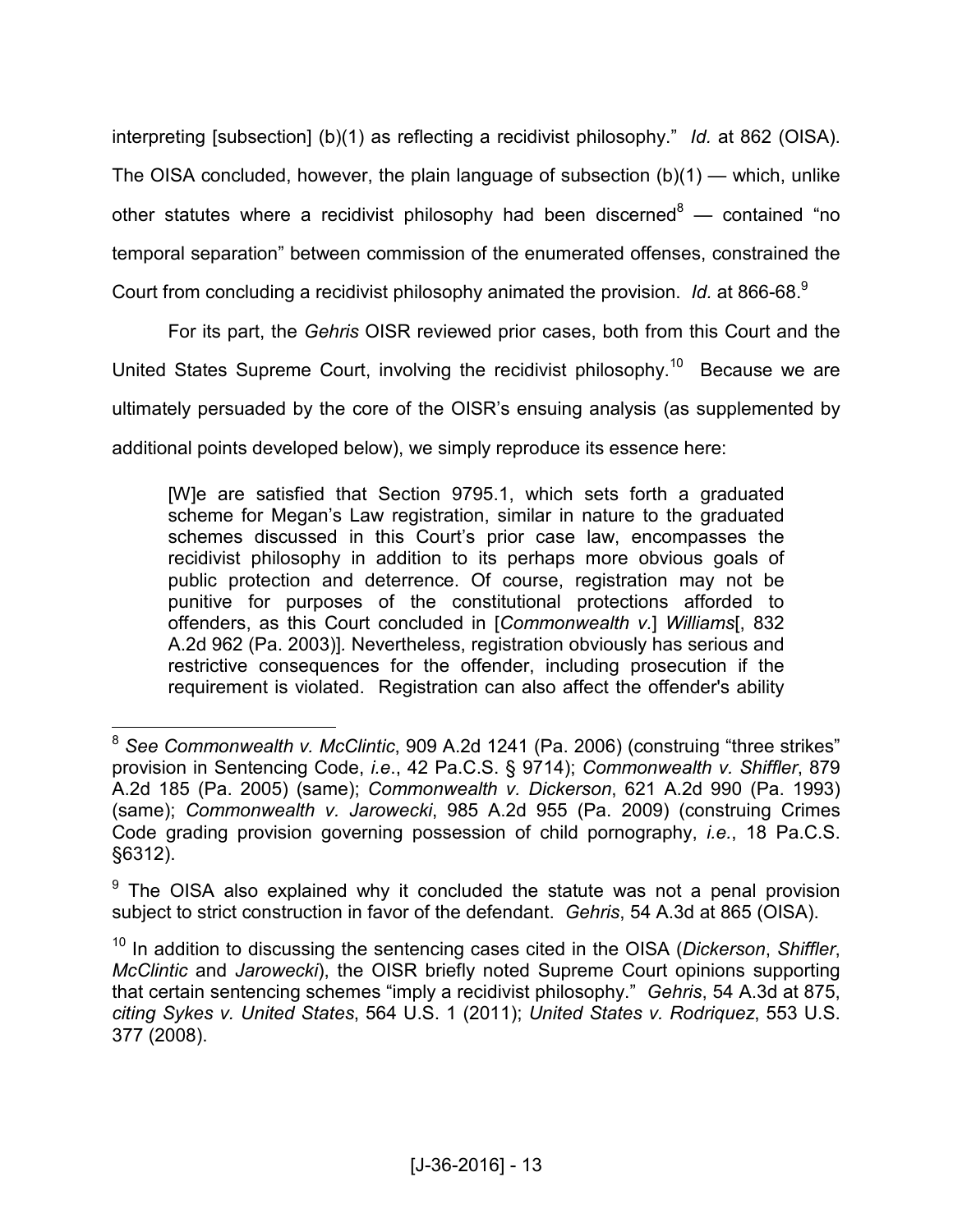to earn a livelihood, his housing arrangements and options, and his reputation. *See also Fross v. County of Allegheny,* 610 Pa. 421, 20 A.3d 1193 (2011).

 The "two or more convictions" language in subsection (b) seems clear and unambiguous on the surface. But if Section 9795.1 is viewed as a whole and the General Assembly's legislative findings and declaration of policy at 42 Pa.C.S. §9791 are read closely, it is clear that the primary concern is with sexually violent predators. Considering the nine subsections in Section 9791, the term "sexually violent predator" appears nine times, particularly in the provision addressing repeat offenders: "sexually violent predators pose a high risk of engaging in further offenses even after being released from incarceration or commitments and that protection of the public from this type of offender is a paramount governmental interest." 42 Pa.C.S. §9791(a)(2). References to nonviolent offenders are comparatively few, just four in all, and two of these pertain specifically to recent amendments accounting for the circumstance of released "offenders" who may be homeless or without a "fixed place of habitation." *See* 42 Pa.C.S. §9791(a)(1) & (b)(3); *see also Commonwealth v. Wilgus,* 40 A.3d 1201 (Pa. 2012).

 It is evident that in drafting Section 9795.1, the General Assembly meant to set up a graduated registration scheme. In this tiered approach, more serious (primarily violent) offenders and "true" recidivists who squander a given opportunity to reform are understandably subject to lifetime requirements. By contrast, lesser, first-time offenders, especially those who are nonviolent, receive an opportunity for rehabilitation and eventual freedom from the requirements if they "stay on the path" for ten years.

 Without in any way condoning the criminal conduct that led appellant to his current circumstances, we would conclude that the record in this case directs application of the ten-year registration requirement. Appellant's two Megan's Law offenses were nonviolent, perhaps triggered by situational problems in his marriage and career, and arose out of the same course of conduct, which ultimately did not result in direct harm to any actual victims. Appellant had no criminal past, much less a history of Megan's Law offenses, and was taken into custody without resisting. In open court, he expressed remorse and regret and accepted responsibility for his actions. He voluntarily undertook psychotherapy and has embraced the treatment, was not found to be a sexually violent predator and, in fact, was described by a former SOAB [Sexual Offenders Assessment Board] member as a good candidate for rehabilitation. It is true that appellant was convicted of "two or more" Megan's Law subsection (a) offenses, and without consideration of how this statutory scheme falls within the sphere of [the] recidivist philosophy legislation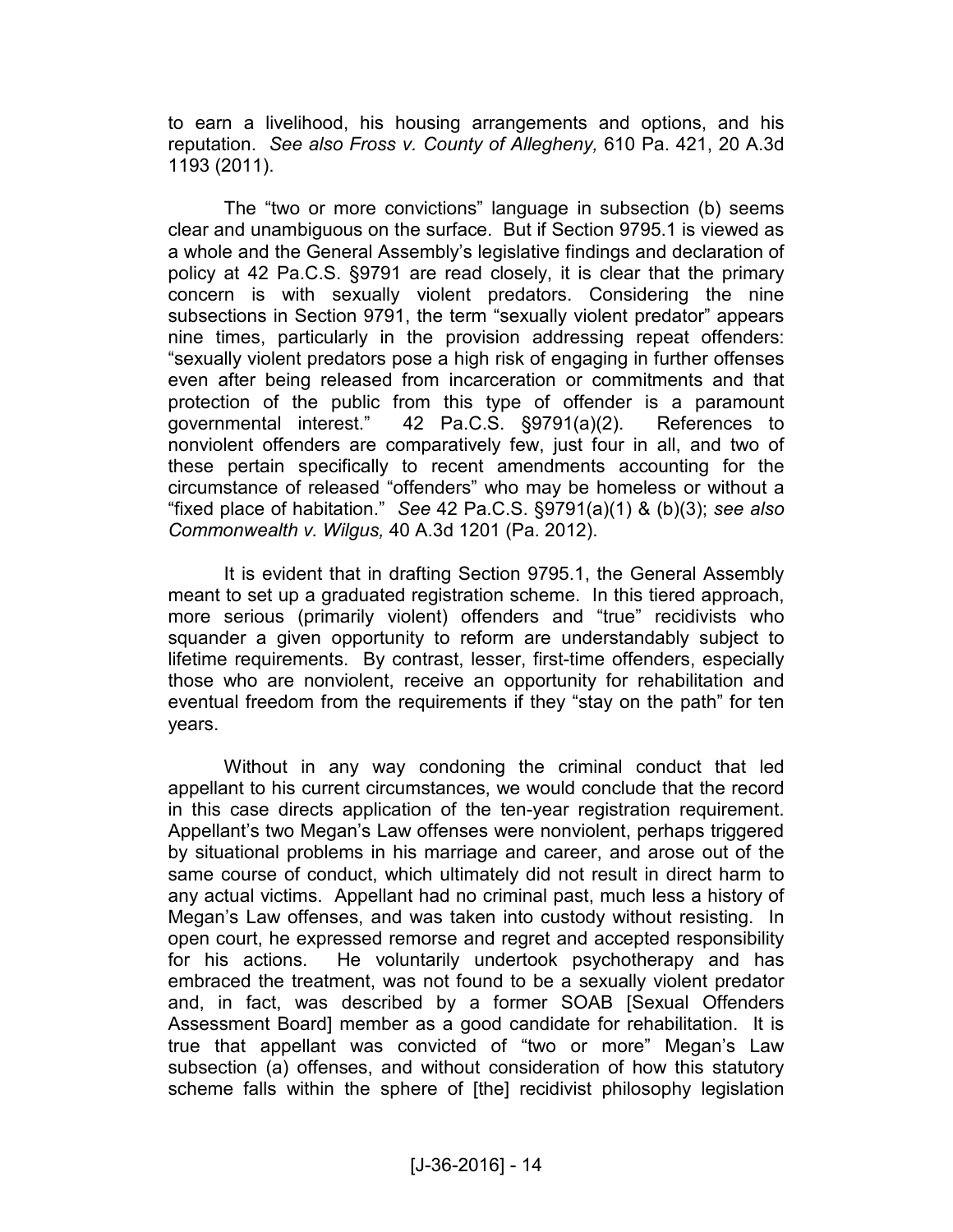detailed above, a strict, mechanical application of Section 9795.1(b) would result in imposition of the lifetime registration requirement. But, we would conclude that Section 9795.1 embodies the recidivist philosophy and reflects a belief that first-time and lesser offenders are capable of reform and rehabilitation if given an opportunity to do so under the still-punitive aegis of relatively lighter discipline, as well as the threat of harsher treatment next time, should there be a next time.  $\ldots$ 

*Gehris*, 54 A.3d at 878-79 (OISR).<sup>11</sup>

 To this analysis, we add the following points. A statute is ambiguous when there are at least two reasonable interpretations of the text. *See Freedom Med. Supply*, 131 A.3d at 984; *Warrantech Consumer Prod. Servs. v. Reliance Ins. Co. in Liquidation*, 96 A.3d 346, 354-55 (Pa. 2014); *Delaware County v. First Union Corp.,* 992 A.2d 112, 118 (Pa. 2010). In construing and giving effect to the text, "'we should not interpret statutory words in isolation, but must read them with reference to the context in which they appear." *Roethlein v. Portnoff Law Assoc.*, 81 A.3d 816, 822 (Pa. 2013), *citing Mishoe v. Erie Ins. Co.*, 824 A.2d 1153, 1155 (Pa. 2003). *Accord Commonwealth v. Office of* 

 $\overline{a}$  $11$  In a footnote, Justice Todd's dissent posits that our reading of the statute means that an individual who lures a child into a motor vehicle, kidnaps the child, and forces the child to participate in prostitution and child pornography would need only register as a sex offender for ten years. Dissenting slip op. at 7, n. 1. However, Section 9795.1 makes clear an individual deemed to be a sexually violent predator is subject to lifetime registration. Furthermore, 42 Pa.C.S §9795.4 states, "[a]fter conviction, but before sentencing, a court shall order an individual convicted of an offense specified in [Section](https://1.next.westlaw.com/Link/Document/FullText?findType=L&pubNum=1000262&cite=PA42S9793&originatingDoc=N0F9F6C10343811DA8A989F4EECDB8638&refType=LQ&originationContext=document&transitionType=DocumentItem&contextData=%28sc.RelatedInfo%29) [9795.1](https://1.next.westlaw.com/Link/Document/FullText?findType=L&pubNum=1000262&cite=PA42S9793&originatingDoc=N0F9F6C10343811DA8A989F4EECDB8638&refType=LQ&originationContext=document&transitionType=DocumentItem&contextData=%28sc.RelatedInfo%29) (relating to registration) to be assessed by the board." 42 Pa.C.S §9795.4(a). Included in those specified crimes are all the crimes referenced by the dissent. 42 Pa.C.S §9795.1. Following the assessment by the Board, the district attorney may request a hearing allowing the court to determine whether the Commonwealth has proved the offender to be a sexually violent predator by clear and convincing evidence. 42 Pa.C.S. §9795.4(e). Thus, contrary to the dissent's assertion, those convicted of multiple crimes which normally would be subject to only a ten year registration period may indeed be subject to lifetime registration regardless of this decision; indeed, the dissent's hypothetical, properly analyzed, shows the balanced, graduated operation of the scheme.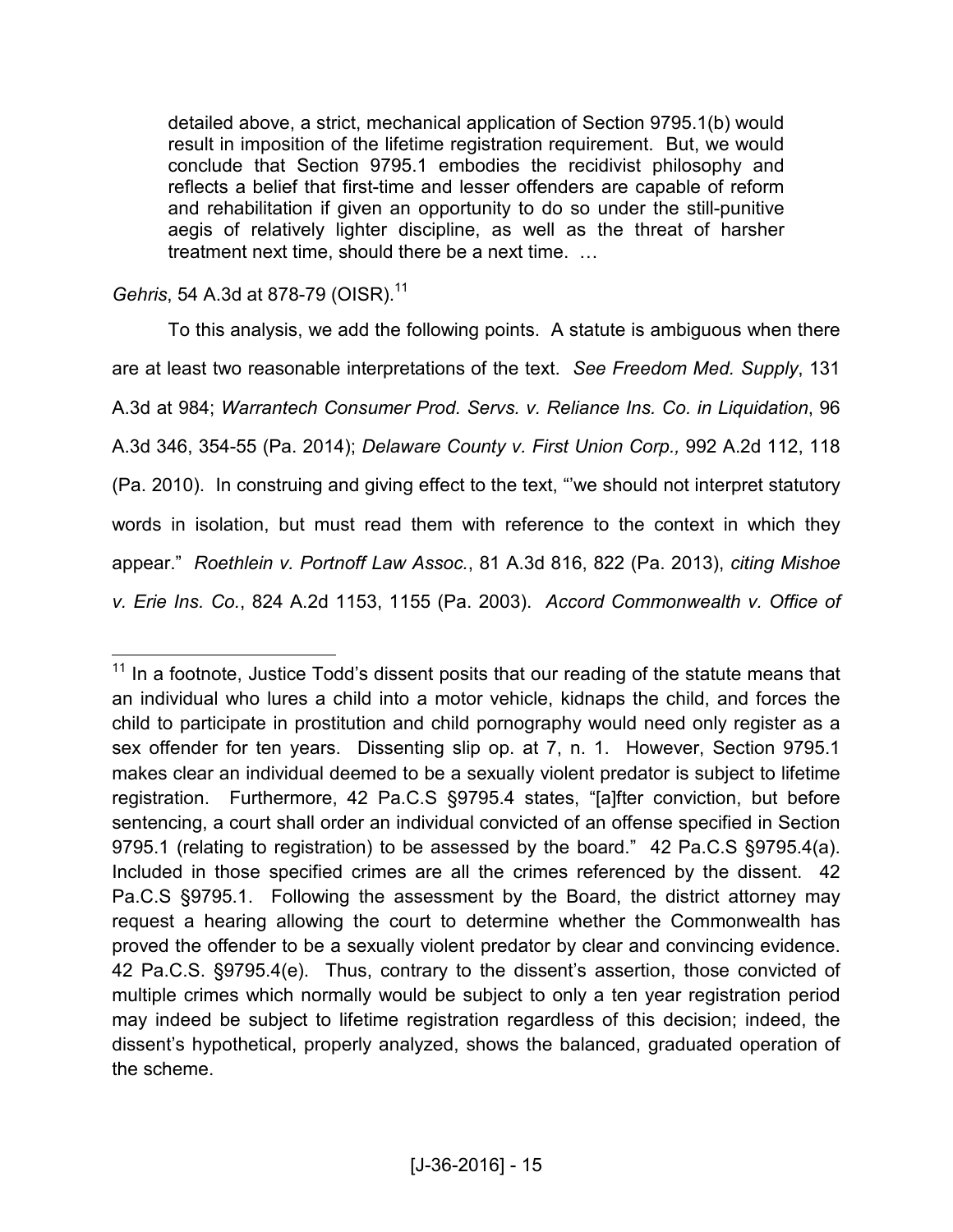*Open Records*, 103 A.3d 1276, 1285 (Pa. 2014) (party's argument that statutory language is ambiguous "depends upon improperly viewing it in isolation;" when language is properly read together and in conjunction with rest of statute, legislative intent is plain). The United States Supreme Court also takes a contextual approach in assessing statutes and in determining predicate ambiguity. *See generally King v. Burwell*, \_\_\_ U.S. \_\_\_, 135 S.Ct. 2480, 2489 (2015) ("If the statutory language is plain, we must enforce it according to its terms. But oftentimes the meaning — or ambiguity — of certain words or phrases may only become evident when placed in context. So when deciding whether the language is plain, we must read the words in their context and with a view to their place in the overall statutory scheme." (internal quotation marks and citations omitted)); *Yates v. United States*, \_\_\_ U.S. \_\_\_, 135 S.Ct. 1074, 1081-82 (2015) ("Whether a statutory term is unambiguous, however, does not turn solely on dictionary definitions of its component words. Rather, '[t]he plainness or ambiguity of statutory language is determined [not only] by reference to the language itself, [but as well by] the specific context in which that language is used, and the broader context of the statute as a whole.' Ordinarily, a word's usage accords with its dictionary definition. In law as in life, however, the same words, placed in different contexts, sometimes mean different things." (internal citations omitted)).

Neither the OISA nor the OISR in *Gehris* cited this precept advising a contextual approach to assessing legislative intent and statutory ambiguity. The OISR's approach in considering the overall statute, including legislative policy findings, in ascertaining the legislative intent and finding Section 9795.1 to be ambiguous is consonant with that principle. *Compare Roethlein*, 81 A.3d at 822-24 (disapproving lower court's focus on two words ("excess charges") in Loan Interest and Protection Law, 53 P.S. §§7101- 7505, in isolation; in discerning plain meaning of statute, Court considered definitional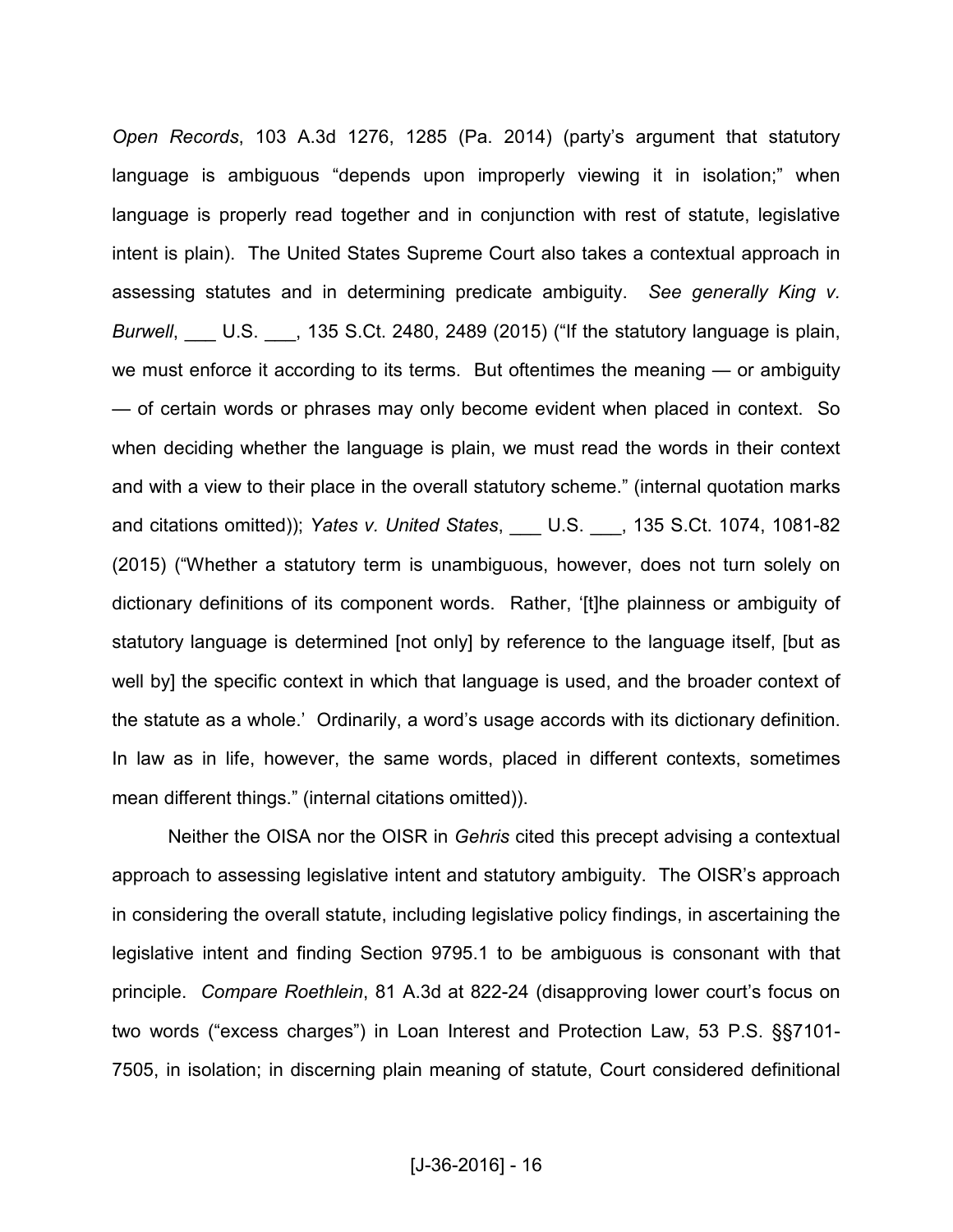provisions, other substantive provisions, and statute's title and preamble, ultimately concluding language was not ambiguous).

Second, also respecting whether the language, considered in context, is reasonably amenable to multiple interpretations, there is a cautionary factor here that was not present in *Gehris* or *Merolla*. Those cases involved appeals from the judgment of sentence: the issue of ten years versus lifetime registration was actually contested at the sentencing proceeding. Sentencing in this case occurred over four years before *Merolla* and there was no dispute: the prosecutor, appellee and the trial judge all believed this first-time offender, who was not a sexually violent predator, was subject to ten-year registration.<sup>12</sup> The dispute here arose only when PSP, ten years later, and after *Merolla* had been decided, acted upon a different interpretation of the text.

The implications of Megan's Law II figured in trials and guilty pleas on a daily basis in the Commonwealth. The fact that it never occurred to those in the trenches in this particular case in 2002 that a first-time, non-violent and non-SVP offender could be subject to anything but the lower-tier period of registration provides some further measure of support to the conclusion that the provision, considered in context, is at least reasonably amenable to multiple interpretations.

 Third, although we have indeed held the registration provision is not punitive for purposes of constitutional challenges, the circumstances here suggest the question of strict construction may be more complex and nuanced than the Court had reason to

 $\overline{a}$ 

 $12$  It is true the registration term was not part of a negotiated plea, but the shared understanding may have factored into counsel's advice to his client respecting entry of an open plea. The question of whether a negotiated plea agreement which included obligations under sexual offender registration legislation is enforceable under SORNA is pending before the Court in *Commonwealth v. Martinez*, Nos. 30, 32 & 34 MAP 2015 (argued the same day as this appeal) (construing SORNA's effect upon such plea agreements reached under Megan's Law II). Appellee does not forward a contractbased argument similar to the one at issue in *Martinez*.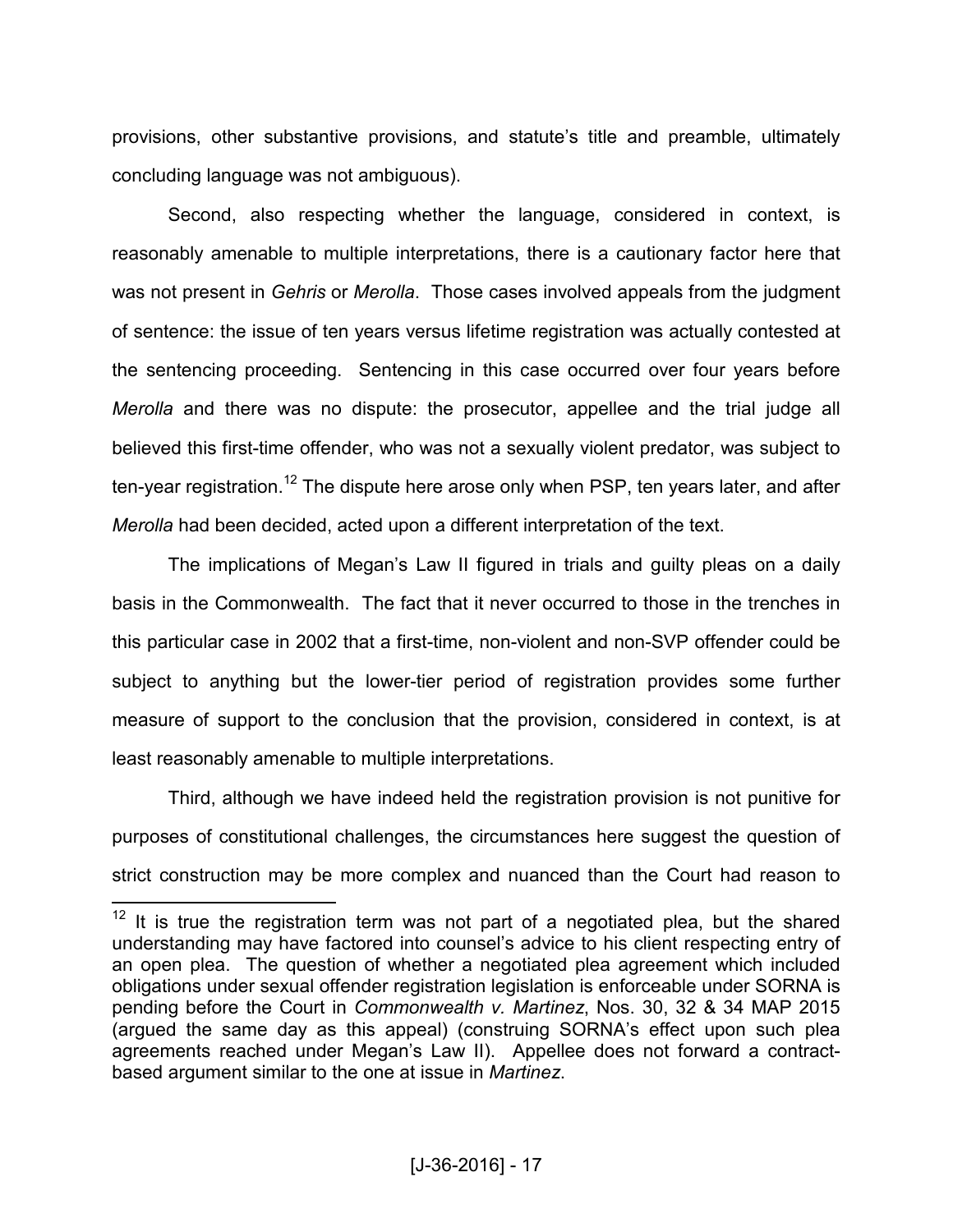appreciate previously. Whether the statute is deemed a penal one subject to the rule of lenity and strict construction or not (we do not deny the force in PSP's reliance upon existing authority), the fact is that interpretations — and predictions — of the statute's effect have to be made by different persons and entities at different times: prosecutors in charging decisions, defense counsel in rendering advice, defendants in determining courses of action, trial judges in imposing sentence, courts on appeal, PSP in enforcement, and then the defense, prosecution and courts repeated again if the defendant is charged with violating his or her registration obligation. Given the obvious burden of registration and the potentially serious criminal consequences of a lapse, as recognized in the *Gehris* OISR, 54 A.3d at 878, to state the law is not "penal" is little answer to a defendant who had good reason to believe he had done all required of him, only to find himself staring at lifetime registration. At a minimum, the circumstances suggest appellee's argument premised upon the imperative for consistent interpretation of a statute having both penal and non-penal consequences, as recognized by the United States Supreme Court in *Leocal*, *supra*, has more force than the Court had reason to believe in addressing questions of strict construction and the rule of lenity in other contexts, including the narrower context presented in *Gehris*. 13,14

 $\overline{a}$ 

 $13$  We caution we do not purport to resolve the question whether registration provisions such as this one warrant strict construction, but merely seek to highlight points revealed here, which were not made apparent in *Gehris*.

<sup>14</sup> We respect that Justice Todd remains unconvinced by the analysis in the *Gehris* OISR, as supplemented by the Court today. However, we obviously disagree with our learned colleague's suggestion, Dissenting slip op. at 7, that we have not explained how the language of Section 9795.1(b)(1), when viewed in context, is ambiguous. *See Gehris*, 54 A.3d at 878-70 (OISR) (explaining a close reading of Section 9795.1, as a whole, and the legislative findings and declaration of policy at 42 Pa.C.S. §9791, make clear the primary concern of the statute is with sexually violent predators and not with nonviolent offenders).